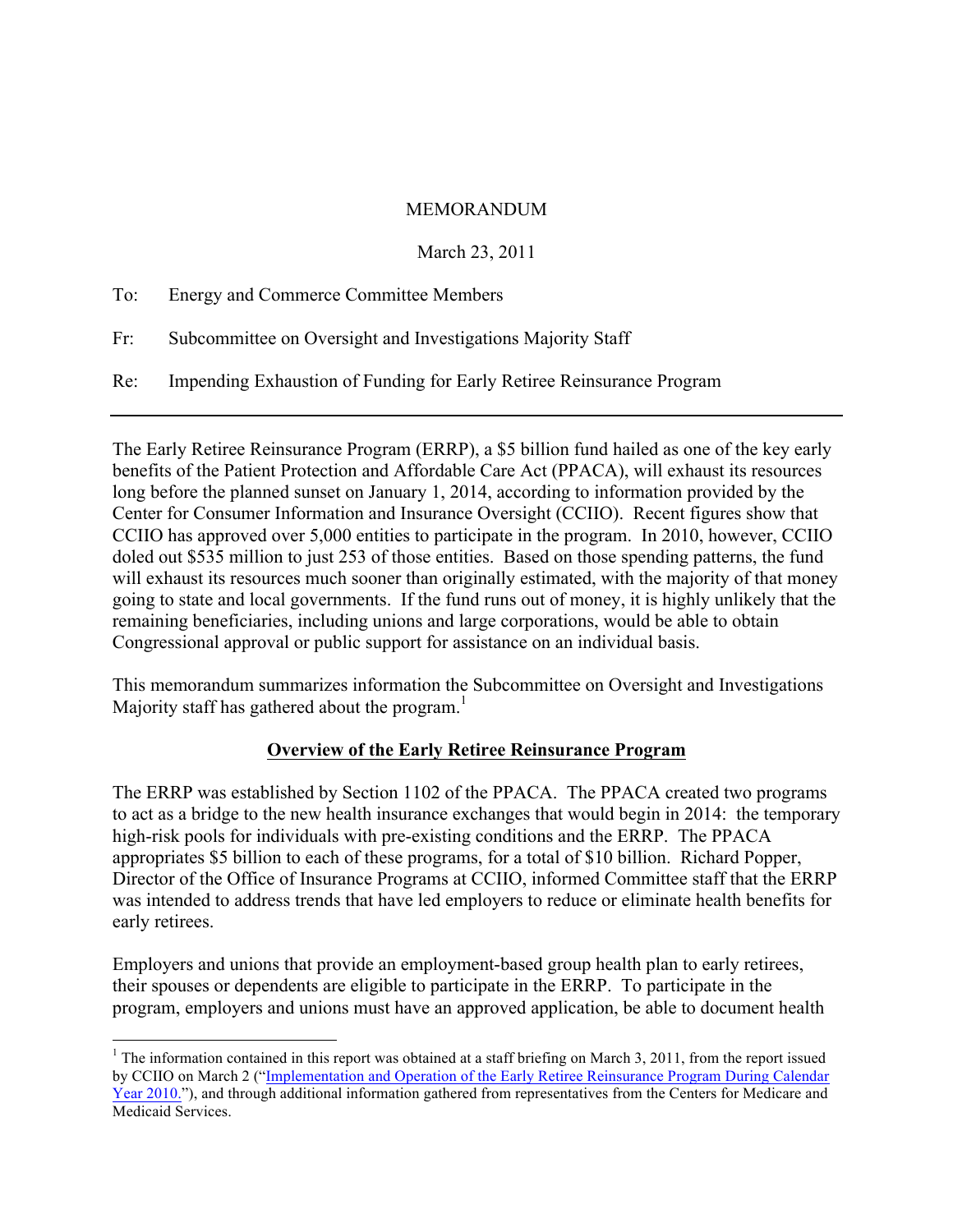claims, implement procedures that have the potential to generate plan savings, and have policies in place to detect and reduce fraud or waste. The ERRP reimburses the employer 80 percent of the actual cost of an early retiree's health expenses between \$15,000 and  $$90,000$ .<sup>2</sup> These reimbursements may be used to reduce a sponsor's health benefit costs or premiums, plan participants' premiums, co-payments, deductibles, co-insurance, or other out-of-pocket health benefit costs, or a combination thereof. Reimbursements may not be used for general revenue. The ERRP reimburses for qualified claims beginning on or after June 1, 2010.

# **Majority Committee Staff Findings**

• CCIIO estimates ERRP will exhaust its funds in 2012, far sooner than expected.

In 2010 the ERRP paid out \$535 million in reimbursements to 253 plan sponsors, while approving a total of 5,452 applications to participate in the program. Richard Popper informed Committee staff that the program will exhaust its resources in 2012, yet Majority Committee staff believes that the program could exhaust its resources even sooner.

In the seven months that the ERRP was reimbursing claims in 2010, 5% of the program's enrollees managed to spend 10% of the available funding. If the remaining 5,199 applicants require a similar level of reimbursement, the program will quickly spend all available funding as early as this year. In order for the program to avoid exhausting resources, the remaining 5,199 sponsors would have to request, on average, no more than 40% of the reimbursement level doled out to the 253 sponsors reimbursed in 2010.

The ERRP acts as another bailout of state and local governments.

Over one-third of the \$535 million spent by the ERRP in 2010 was spent on five government entities. Fifty-six percent of the ERRP funding spent in 2010 (\$298 million) went to government organizations. Of that amount well over half was sent to the following five government entities:

- o California Public Employees' Retirement System: \$57,834,267
- o State of New Jersey Treasury Department, Pension Accounting Services: \$38,622,698
- o Georgia Department of Community Health, State Health Benefit Plan: \$34,916,832
- o Commonwealth of Kentucky: \$29,666,516
- o Employees Retirement System of Texas: \$20,982,299

#### o Total: \$182, 022,612

The remaining \$116 million was spent on additional state governments and a variety of cities, counties and other government entities. According to CCIIO, 47% of the 5,452 approved plan sponsors are government organizations. Because of the rate at which government entities collected reimbursements from the ERRP in 2010, and the fact that CCIIO has stated there are over 2,000 government entities approved to collect reimbursements in 2011, it is likely the

<sup>&</sup>lt;sup>2</sup> Medical, surgical, hospital, and prescription drug benefits qualify for reimbursement. According to CCIIO's report reimbursement for services related to routine vision, dental, or custodial care are generally excluded.